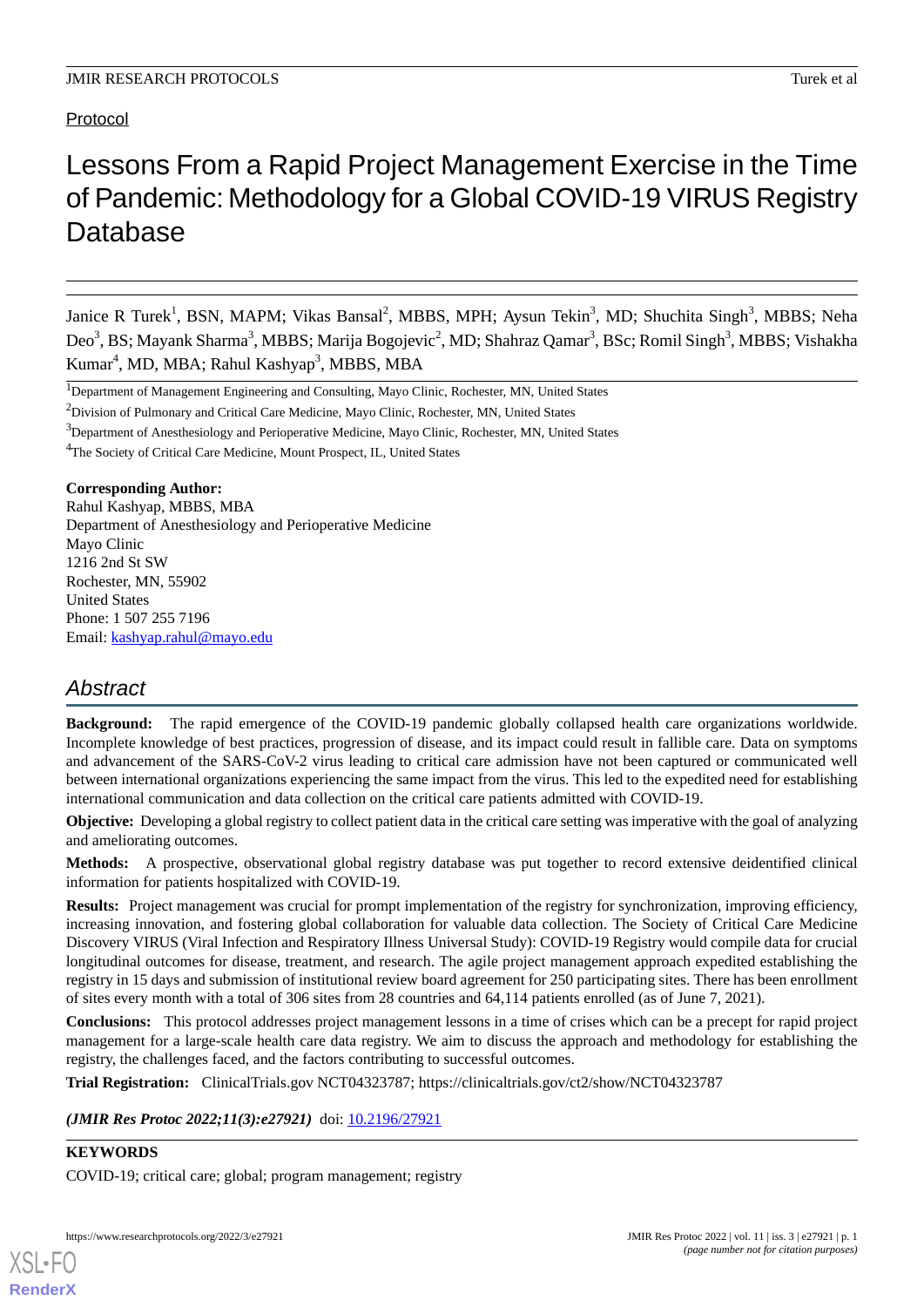# *Introduction*

The COVID-19 pandemic has introduced unprecedented challenges to health care systems worldwide [\[1](#page-9-0)]. Because of the effects of COVID-19 on the respiratory system [[2\]](#page-9-1), geographic areas affected by the pandemic have experienced large surges in critically ill patients who require intensive care and multiple organ system support [\[3](#page-9-2)]. The recognition for the necessity of conception of a COVID-19 global critical care database rapidly developed with the growing crisis hospitals experienced from the spread of the disease [\[4](#page-9-3),[5\]](#page-9-4). This would allow for near real-time data collection, analysis, and display. The design of the registry would be consistent with data analytic requirements [[4](#page-9-3)[,5](#page-9-4)]. Rapid formation of partnerships, gaining needed resources, identifying and enrolling participants, and developing the tool to collect data are crucial and time sensitive due to the rapid progression of the virus.

Implementation of a global registry during a pandemic requires extensive project management, which includes planning, initiation, execution, monitoring, and eventually closing of the registry [\[6](#page-9-5),[7\]](#page-9-6). Early steps require (1) research approvals for human patients/participants and data use agreements; (2) development of electronic case report forms; (3) defining common data standards and terminology; (4) development of standard operating procedure (SOP) and training for data entry; (4) coordination with other studies; (5) data quality control, automation, and validation; and finally (6) planning for diverse methods of knowledge dissemination through the registry dashboard and publications.

Project management, in a methodical but agile approach, is fundamental to release a data collection tool that would benefit health care organizations worldwide. The shared registry would enable organizations to review and analyze data in accelerated time frames on a continuous ongoing spectrum. Rapid project management and successfully implementing an initiative of this magnitude and complexity require strong leadership and the right partnerships [[8](#page-9-7)[,9](#page-9-8)]. An iterative, team-based approach without any lag time between different phases to get tasks done would be ideal in contrast to the waterfall methodology.

The Viral Infection and Respiratory Illness Universal Study (VIRUS): COVID-19 Registry [[4](#page-9-3)[,5\]](#page-9-4) is a first of its kind, enrolling patients from 25 countries and more than 275 participating sites aimed at sharing real-time information on hospital care and intensive care unit admissions, which could expand the scope of SARS-CoV-2 research. The objective of this protocol was to report the project management activities, timelines, and various steps for implementation of the COVID-19 global registry. We aim to discuss the outcomes, factors which led to successful implementation, and challenges faced which could act as a guide for future establishment of large-scale registries in times of acute need.

# *Methods*

# **Ethics Approval**

The VIRUS Registry was approved by the Mayo Clinic Institutional Review Board (IRB; approval no. 20-002610). The Mayo Clinic IRB waived the need to obtain consent for the collection, analysis, and publication of the anonymized data for this non-interventional study and determined to be exempt from the requirement for IRB approval (45 CFR 46.104d, category 4).

# **Overview of the Society of Critical Care Medicine Discovery VIRUS: COVID-19 Registry**

The detailed methodology and aims of the registry have been published elsewhere [[4,](#page-9-3)[5](#page-9-4)]. In brief, the VIRUS Registry [[4](#page-9-3)[,5](#page-9-4)] is a prospective, observational global registry database. In this registry, except 25 sites in the United States with data automation, all other sites collect data manually on a voluntary basis. Case report forms were constructed using Research Electronic Data Capture (REDCap) [[10\]](#page-9-9), to record deidentified clinical information as well as daily physiologic, laboratory, and treatment information for patients hospitalized with COVID-19.

# **Project Management Review**

# *Team Organization Structure*

The team organization works based on the "hub and spoke" model, where the centralization around the principle investigator (primary contact) with primary team leads promotes stability within the organization. Members are often cross-trained and learn how to work with others outside of their immediate department. This team organization style was most suited for our needs and effective communications with each node (secondary contacts). Everyone is granted equal access to information, which promotes resource sharing and the "hub and spoke" distributed style was utilized at team member level (tertiary contacts; [Figure 1\)](#page-2-0). The model was generated by the tool provided from  $[11]$  $[11]$  (also see  $[12]$  $[12]$ ). A blank template is provided in [Multimedia Appendix 1.](#page-9-12)

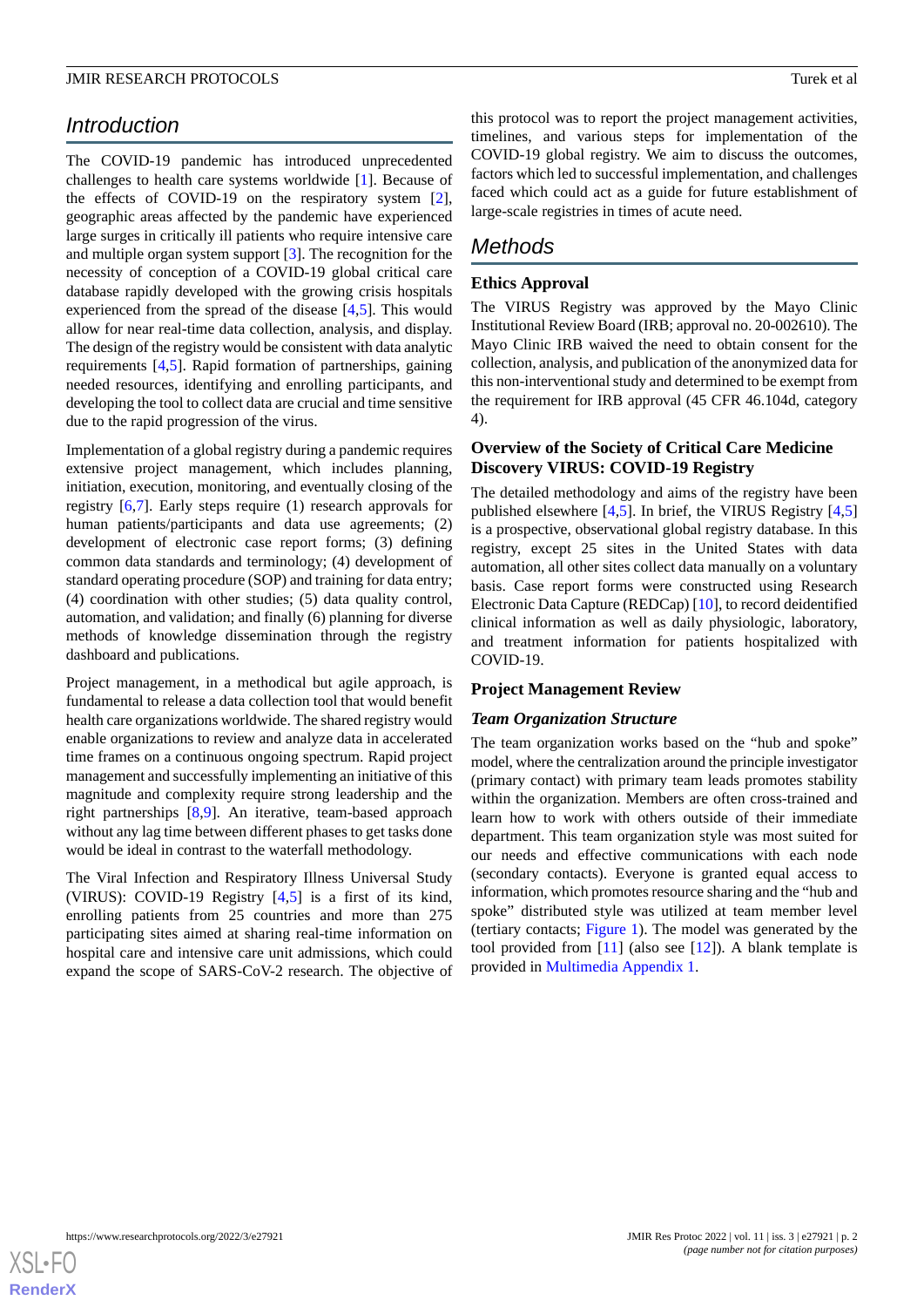<span id="page-2-0"></span>**Figure 1.** VIRUS Global Pandemic Registry Team Organizations. AJW: Allan J Walkey. AT: Aysun Tekin. BU: Boston University. CM: Colleen McNamara. CS: Christopher R Sheldrick. GM: Gregory Martin. JT: Janice Turek. KB: Karen Boman. KG: Katja Gist. LR: Lynn Retford. MB: Marija Bogojevic. MC: Mayo Clinic. MG: Michael Garcia. MR: Mary Reidy. MS: Mayank Sharma. ND: Neha Deo. OG: Ognjen Gajic. PS: Phillip Schulte. RK: Rahul Kashyap. SHS: Smith Heavner. SJ: Shelsey Johnson. ST: Sandeep Tripathi. UB: Utpal Bhalala. VB: Vikas Bansal. VK: Vishakha Kumar.



# *Project Management*

<span id="page-2-1"></span>The first and imperative step in project management is quickly establishing a manageable scope [[7\]](#page-9-6). The scope [\(Table 1](#page-2-1)) determines the parameters of the data collection, enabling the project team to better focus efforts on setting up the registry.

The project governance is identified by the project manager and project proponents. A rapid stakeholder analysis is crucial for alliance with organizations with the same interest and familiarity with international collaboration and identification of executive leadership [[12\]](#page-9-11).

Table 1. Scope description of the VIRUS<sup>a</sup> registry.

| Scope                           | Description                                                                                                                                                                                                                                                                                                                                              |  |
|---------------------------------|----------------------------------------------------------------------------------------------------------------------------------------------------------------------------------------------------------------------------------------------------------------------------------------------------------------------------------------------------------|--|
| In scope description and vision | Scope: Hospitalized patients with COVID-19 who have positivity in PCR (or other SARS-CoV-2) test<br>or test result pending or only observational clinical data.<br>Vision: Real-time COVID-19 registry of current intensive care unit and hospital care patterns to allow<br>evaluation of safety and observational effectiveness of COVID-19 practices. |  |
| Out of scope description        | Non-COVID-19-related admissions, COVID outpatients, any intervention, any biospecimen collection.                                                                                                                                                                                                                                                        |  |

<sup>a</sup>VIRUS: Viral Infection and Respiratory Illness Universal Study.

# *Project Plan*

 $X$ SL•F $C$ **[RenderX](http://www.renderx.com/)**

Creating a project plan led by the project manager assures that predecessor and dependent tasks are accounted for [[13\]](#page-9-13). The plan lists the key and ongoing tasks and reviewing these on a regular basis assures tasks are not being missed and resources are not over allocated. The plan accounts for using the agile

project framework utilizing the sprint methodology, which is necessary to quickly create a plan for global enrollment and education.

Developing a project timeline outlining milestones ensures a quick progress review, and helps with identifying roadblocks [[14\]](#page-9-14). The timeline sums up the progression of the project.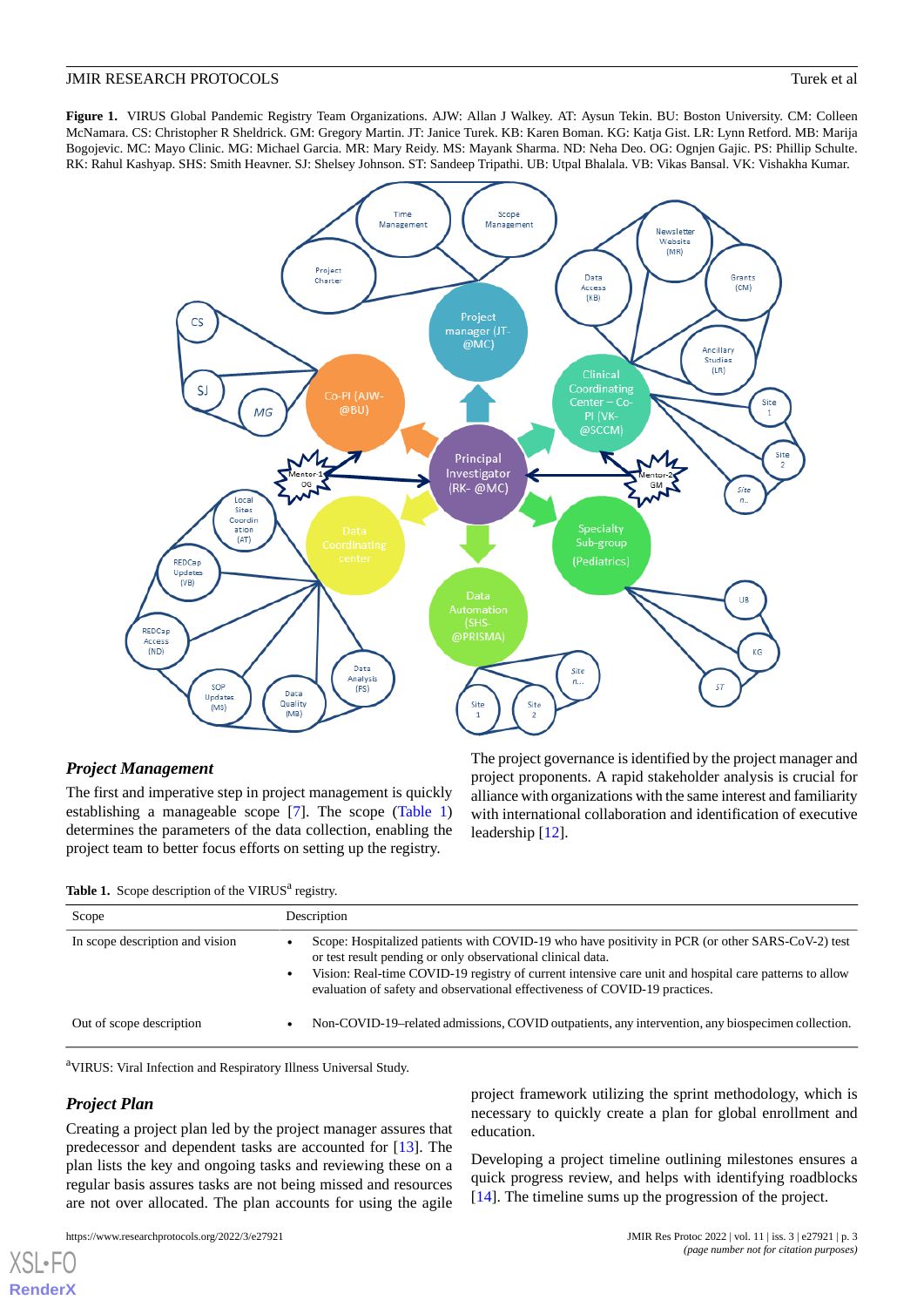# *Project Charter*

Creating a project charter is necessary but not a priority at the start of the project. The charter will serve as a valuable tool for recording methodology, history of the project and project goals, and sustainment activities. It aids in creating and supporting a budget and obtaining financial assistance. The charter for this project was developed approximately 2 months after the initiation. Project information, data, and timelines had all been recorded and saved to allow for a charter to be efficiently created and remain an agile document with additions and modifications as the project progresses.

# *Steps Included in Registry Implementation for Obtaining Data Inputs*

# **Defining Data Elements and Weekly REDCap Update for Patient Data Enrollment**

Focusing on data standards by using all existing standard data elements and definitions whenever possible is crucial for the development of interoperability and globalization of a registry aimed at consolidating data during a pandemic ([Figure 2\)](#page-3-0). This will be increasingly important as the use of electronic medical records is becoming widely available around the globe. It is also important to note that adopting standard data variables not only improves the efficiency in establishing registries but also promotes effective sharing, combining, or linking of data sets from different sources and institutions globally.

<span id="page-3-0"></span>**Figure 2.** Workflow of the VIRUS: COVID-19 International registry. DAG: data access group, PI: program investigator, PM: program manager.



To achieve this, our registry adopted applicable data elements and definitions in accordance with (1) Critical Care Data Dictionary developed by the Data Definitions and Outcomes workgroup within the Society of Critical Care Medicine's (SCCM) Discovery, the Critical Care Research Network; (2) available published data on COVID-19 standards; and (3) case report forms, data elements, and definitions from the World Health Organization (WHO) International Severe Acute Respiratory and Emerging Infection Consortium (ISARIC) COVID-19 core case report form.

# **Data Collection and Research Tools Management**

Collecting and sharing data in a secure manner with numerous collaborators across academic departments or even institutions remain a formidable challenge. To address this challenge, the discovery and diagnosis phase of the project were combined and REDCap [\[10](#page-9-9)] was recognized as an optimal data collection tool for a large registry. REDCap is an electronic data capture system that allows electronic data securely while expediting the research process and ensuring data reusability. In addition,

REDCap [[10\]](#page-9-9) allows real-time data validation, integrity checks, and other mechanisms to ensure data quality (eg, double-data entry options) and provides central data storage and backups.

# **REDCap Access Management**

REDCap access is necessary in order for each site to enter data for their patients. First, each hospital system needs to be inputted into REDCap as a data access group (DAG). A DAG only stores data for patients of that site. Each DAG is noted in the following format: country, site name, and city. Each site being labeled this way allows for easy organization and tracking of user accounts. To gain access to the respective DAG, either the principal investigator or members of the team request access to the data access manager. After requesting this, the data access manager requests an account creation for each respective user to REDCap administrators and then assigns them to the correct DAG. This ensures that the users in each team can only access patient data specific to their DAG, and not the rest of the patient database. This ensures accuracy and confidentiality of patient information ([Figure 3](#page-4-0)).

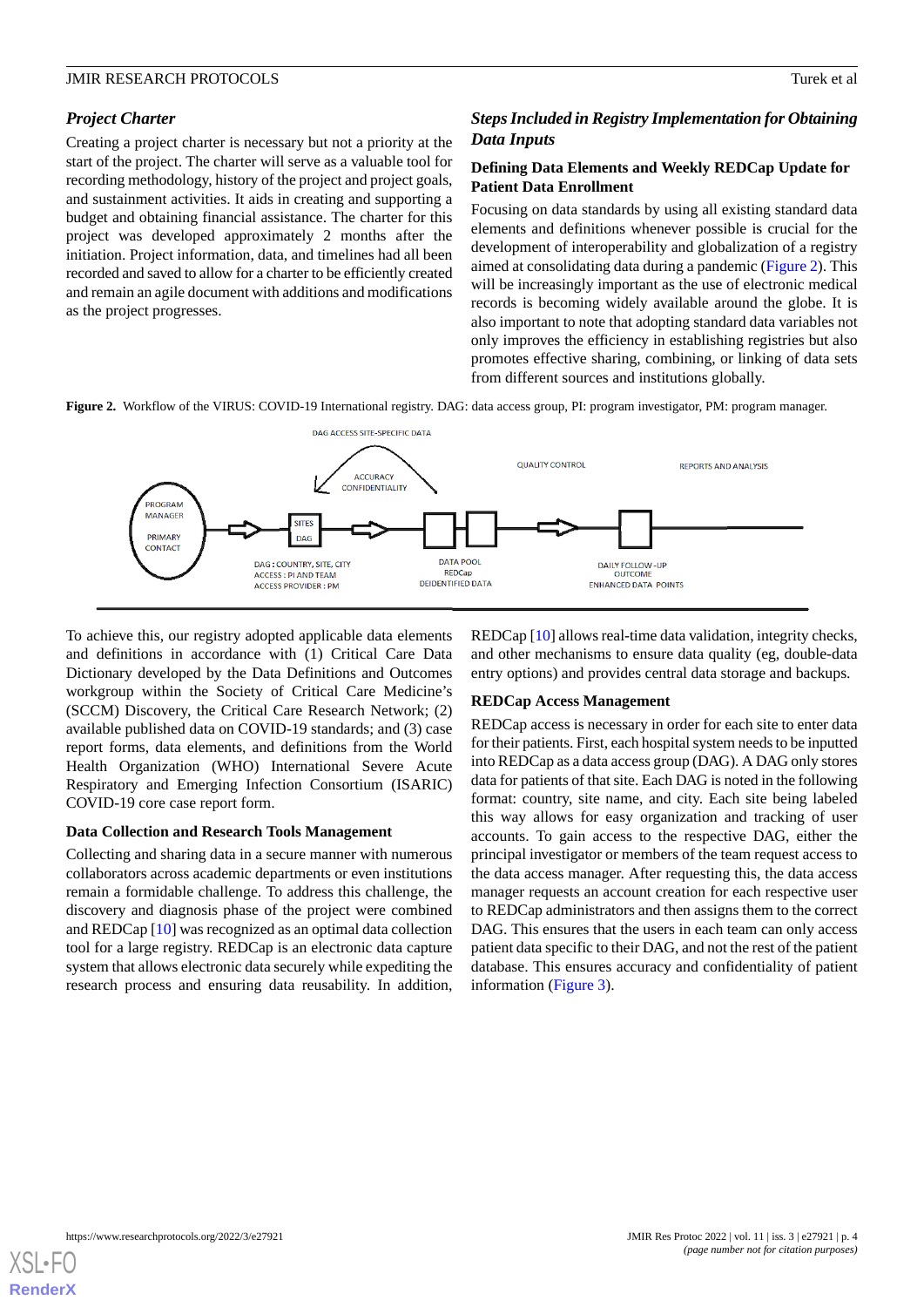<span id="page-4-0"></span>



#### **Data Entry**

Before entering data into the registry, it is important to define inclusion and exclusion criteria for the patients. Patients admitted to a participating hospital with COVID-19 were evaluated by the local institutional research teams according to the inclusion and exclusion criteria [\(Table 1\)](#page-2-1). The process does not differ between floor or intensive care unit admissions. When included, each patient is assigned a study number and the real-time deidentified daily data collection begins thereafter. The data that are collected for each patient can be classified as

baseline characteristics, daily follow-up, outcome, and enhanced data points. Detailed information regarding collected data points is outlined in [Table 2.](#page-5-0) Patients were followed during the entire hospitalization period, regardless of any transfers between different divisions in the same institution. If a patient is transferred to another hospital, reenrollment does not occur, even if the new institution is participating in the registry. The outcome data are collected at the time of discharge from the hospital. On the 28th day after hospital admission, follow-up information regarding COVID-19 readmissions and 28-day mortality is recorded.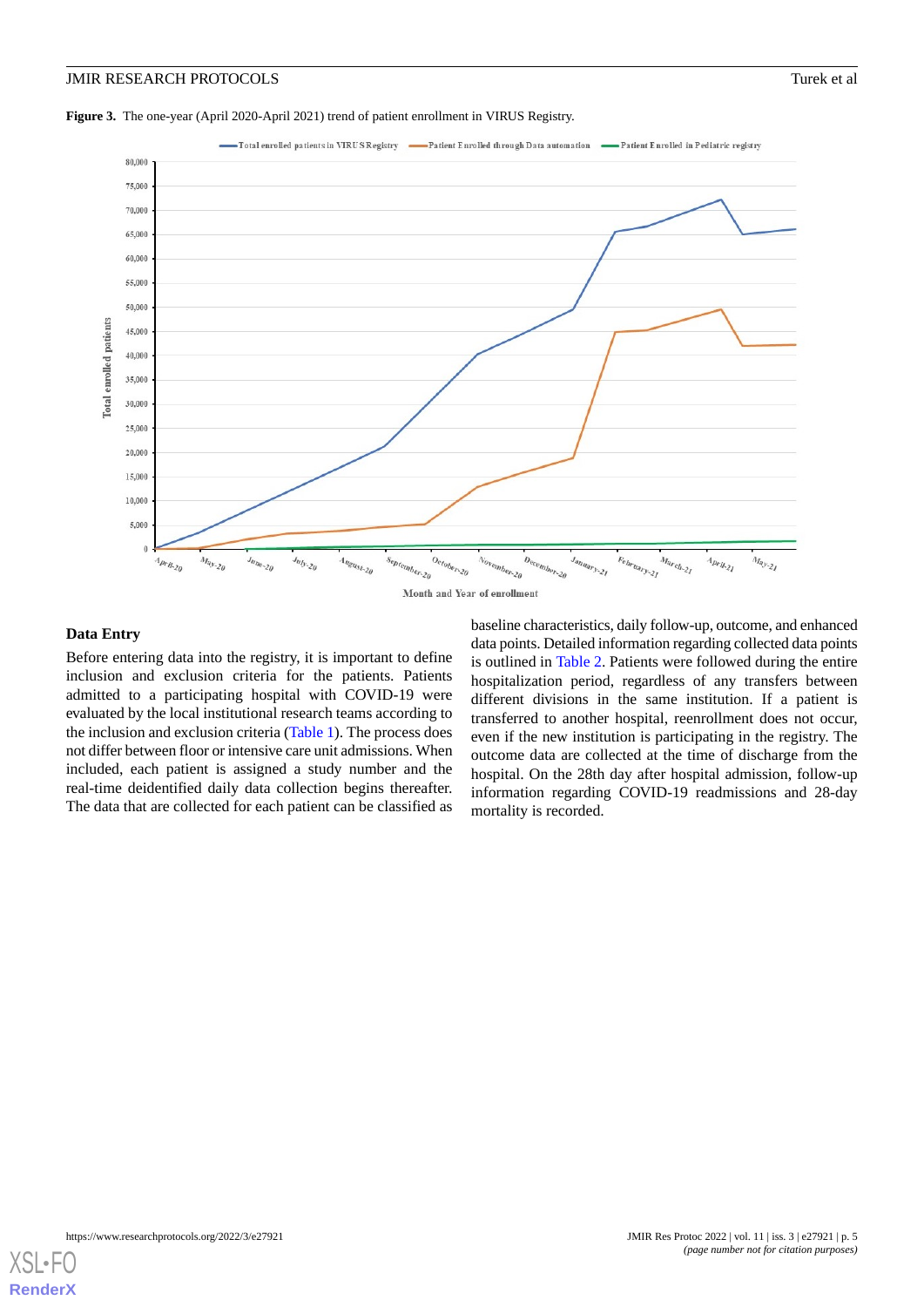<span id="page-5-0"></span>**Table 2.** Specifics of collected clinical data.

| Data groups                                               | Details                                                                                                                                                                                                  |  |
|-----------------------------------------------------------|----------------------------------------------------------------------------------------------------------------------------------------------------------------------------------------------------------|--|
| <b>Baseline</b> characteristics<br>$\bullet$<br>$\bullet$ | Demographic characteristics<br>Symptoms and history<br>Comorbidities and premedications<br>COVID-19 manifestations<br>Microbiological test details                                                       |  |
| Daily follow-up<br>٠                                      | Imaging results<br>Respiratory support details<br>Medications and other interventions<br>Employment of best care practices                                                                               |  |
| Outcome<br>٠                                              | Requirement of oxygenation methods<br>Complications during the follow-up period<br>Hospital and intensive care unit length of stay<br>In-hospital mortality<br>28-day mortality                          |  |
| Enhanced data point<br>$\bullet$                          | Daily vital signs<br>Comprehensive physical examination findings<br>Detailed laboratory results<br>Sequential Organ Failure Assessment (SOFA) and Pediatric Logistic Organ Dysfunction<br>(PELOD) scores |  |
| Full data                                                 | Acute Physiological Assessment and Chronic Health Evaluation (APACHE) II score<br>Electrocardiogram and echocardiography findings and deidentified image upload                                          |  |
| Data regarding co-venting patients                        | Demographics of both patients<br>Detailed ventilator setting information<br>Outcome of both patients                                                                                                     |  |
| Pediatric-specific data                                   | Functional Status Score (FSS) and Pediatric Risk of Mortality (PRISM) scores                                                                                                                             |  |

# **Personnel Training for Data Collection and Development of Standard Operating Procedure**

Performing semistructured trainings with clinical research coordinators from participating study sites globally is very important to ensure good quality assurance. The goal of these meetings would be to provide a general overview of the registry database, while concurrently identifying specific factors which could compromise the integrity of data collection. In addition to structured training, a global registry requires a good SOP.

SOP is a set of detailed instructions that define and standardize research procedures in clinical registries. SOPs describe each data variable, standard definition and step of the research process, and the actions to be taken for data collection. It provides autonomy and improves the quality of the data collected, thereby improving the science of the study. SOP can be utilized as a reference and guideline as to how research will be conducted for new study sites, and to ensure the whole process is well described, comprehensive, predictable, less prone to error, and serves as an initial training source. Several iterations may be required before the needs and concerns of all are met. SOPs are a "living" instrument. They can only work if they reflect the actual process on the ground rather than what should ideally be happening. The document should be regularly updated to reflect changes or improvements in processes over time. Primary sites should retain and store older versions of an

SOP to track what were done and what data were collected at what time and place.

To ensure a standardized and consistent data collection procedure, we developed a live SOP on Google Drive specifically related to the task of the primary data collectors. This SOP provides a description of all data elements collected as well as the sources used to obtain the data.

It is also crucial to have an oversight on data entry by experienced investigators. After the training process, the data entry activities of clinical research coordinators are closely monitored by the core team to assess whether data collection was conducted according to the study protocol.

# **Data Automation Management**

Collaboration with health care centers to optimize electronic health record (EHR) data collection is a key in making data collection more efficient. During a pandemic, the primary concern of health care workers is to care for the patients, and therefore great effort needs to be made to make the process as smooth and efficient as possible. To manage data automation, we formed a working group called "Practical EHR Export Pathways" (PEEP). This group developed methods to automate the uploading of data from EHRs to reduce workloads from sites that were struggling with the heavy clinical burdens that had resulted because of the pandemic.

[XSL](http://www.w3.org/Style/XSL)•FO **[RenderX](http://www.renderx.com/)**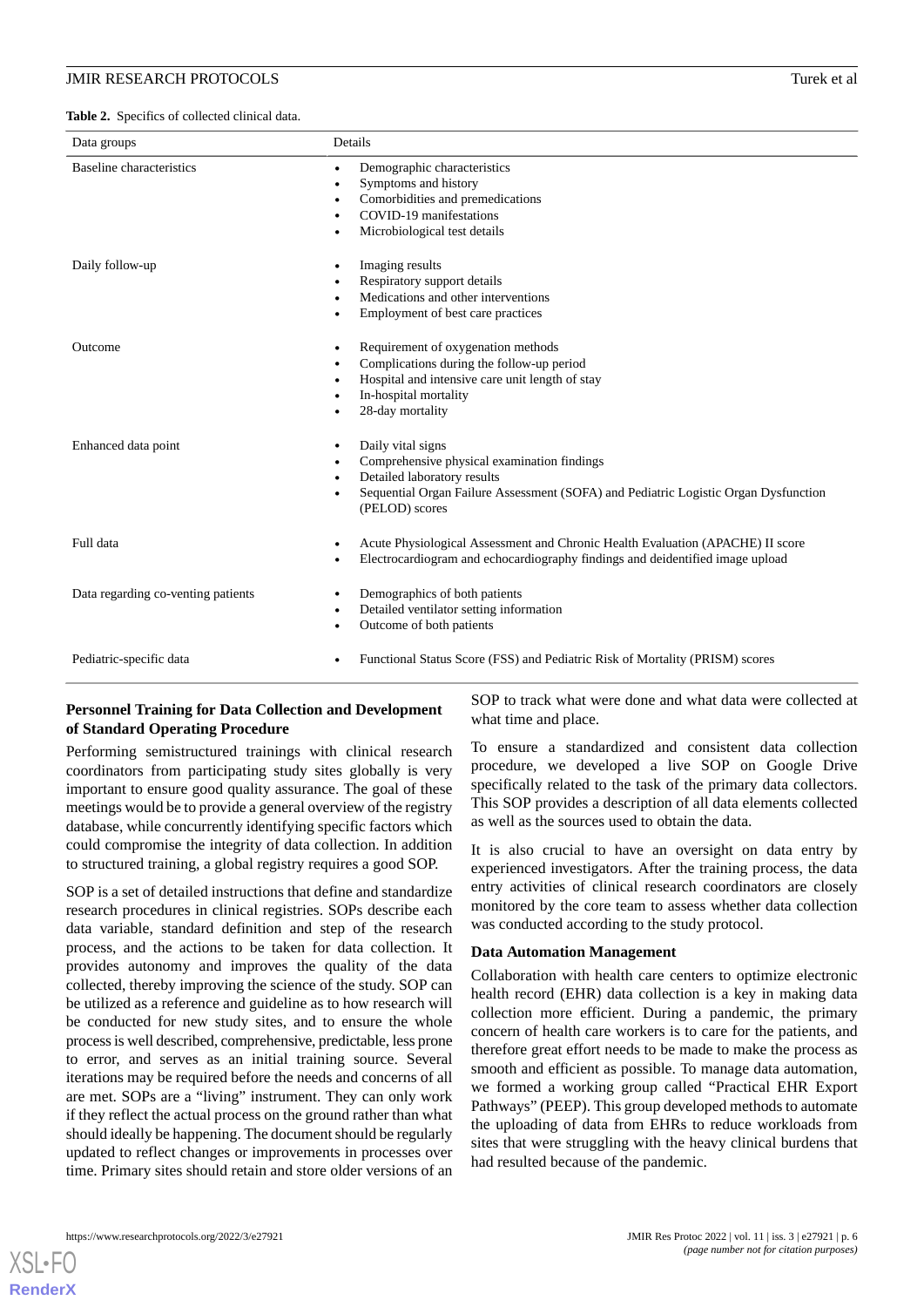Recognizing data automation as an "intervention," PEEP workgroup participating sites began an iterative process, with multiple sites producing and rapidly distributing resources (eg, MS Excel spreadsheet templates, SAS code, EHR–EPIC Workbench), incorporating feedback to describe successful tools, to optimize fit to practice settings and the ecological system, and to identify key constructs by consensus. PEEP workgroup–prioritized resources specific to the EPIC platform leverage standard search queries to obtain structured data from common EHR-generated relational databases and facilitate peer-to-peer coaching on the development and execution of end-user EPIC reporting functions. The participating sites reported implementation progress and validity through an online form and in biweekly team meetings.

# **Data Quality Management**

The primary goal of the data quality checks is to ensure correct and consistent data entry [[15\]](#page-9-15). The first step would be to analyze large volumes of data with attention to detail, accuracy, and data quality. This will help in creating acceptable data quality reports for any sort of registry. Troubleshooting to find root causes will also lead to quality improvement in the data collection tool. Preparation and consolidation of the data will be instrumental in periodic review and generation of data quality reports. The data collection tool (REDCap) also supports performing root cause analysis, investigating any data errors or anomalies, and assisting in implementing solutions to correct data problems. Meeting with study sites weekly and sharing inconsistencies and missing data for their sites will help in developing and publishing a set of quality metrics. It will facilitate capturing data trends on a weekly, monthly, and quarterly basis to ensure that data quality programs are working effectively.

# **Dissemination of Information Management**

Partnering with a widely known medical organization or specialty society (for VIRUS registry, it was SCCM) with an imprint in the global health arena will prove to be a strategic measure enabling communication with worldwide organizations

that enroll in the Registry. Here are a few highlights of communication management of the Registry:

- A communication plan needs to be put in place, identifying the standard content for each communication along with standard reporting.
- View of registry information needs to be granted to all participants so they could view information in real time.
- A public-facing webpage with registry information, contacts, and an intake form would be essential to manage the early barrage of inquiries.
- A weekly newsletter is the fastest and cheapest communication tool between the core team and participating sites.
- A public-facing data dashboard  $[16]$  $[16]$  would be key for simple descriptive data dissemination for participating investigators and other health care communities.
- Virtual meetings, weekly with all investigators and as needed with sites with various needs, would keep the communication lines open; details are described below.

#### **Virtual Meetings**

A pandemic usually results in a suspension of normal day-to-day activities. One of these activities is the group meeting among the researchers. Good communication between team members is key to having success in creating a registry. Therefore, it is essential to set up regular virtual meetings with clear agendas. To substitute for in-person meetings, since the beginning of the VIRUS: COVID-19 Registry project, 1-hour-long structured weekly meetings were put in place. Sharing information directly with the researchers from all study sites using Zoom as a tool for communication enables a sense of community and partnership with the global team [[17\]](#page-10-0). The meeting agenda consists of updates regarding pediatric data, automation, adult data, and ancillary studies. Following these, a session takes place during which the participants get the opportunity to inquire about any unclear points. Content of the meeting sessions is summarized in [Table 3.](#page-7-0)

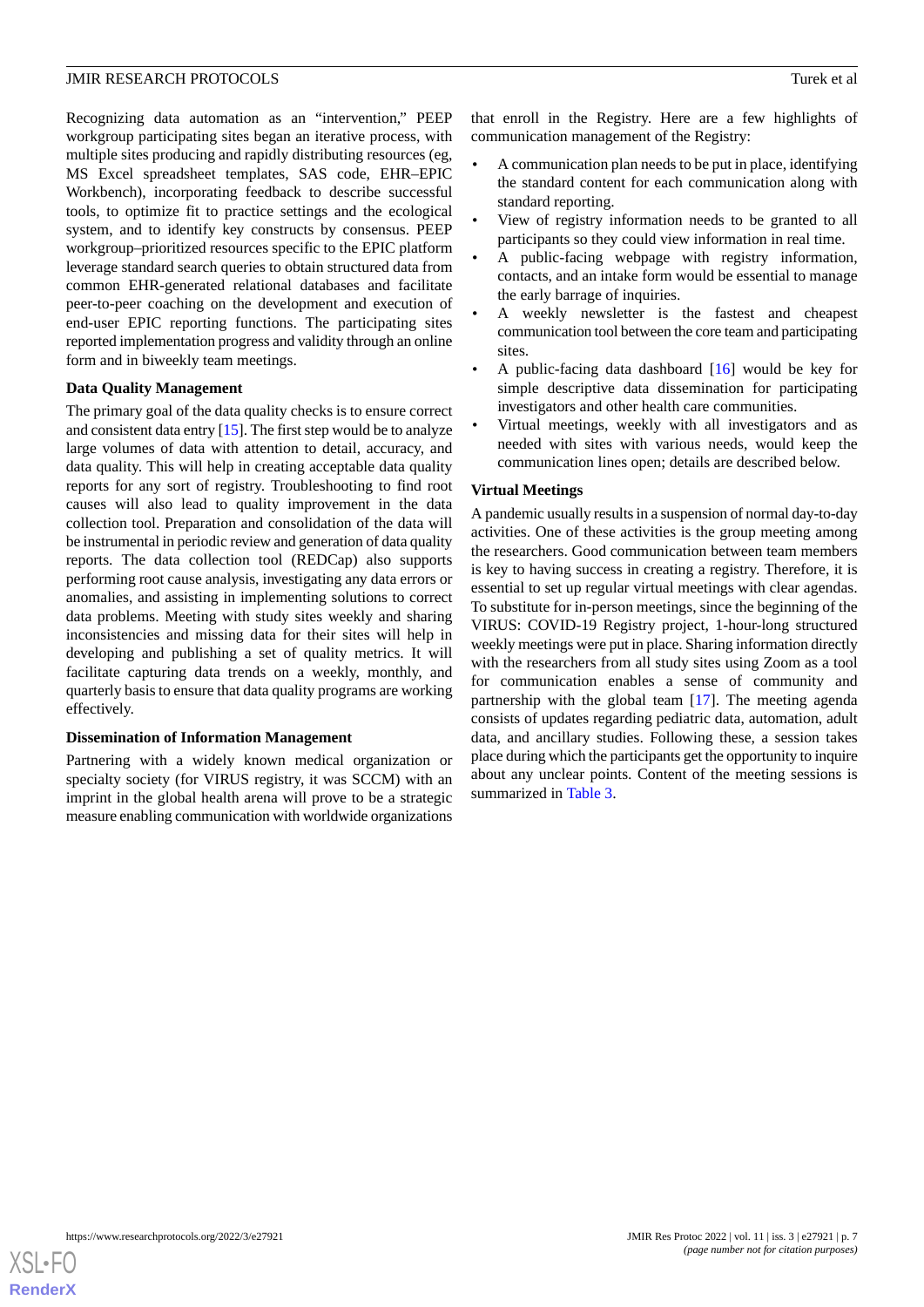#### <span id="page-7-0"></span>**Table 3.** Project management significance: structure of the weekly meeting sessions.

| Step/update                           | Specifics of the VIRUS <sup>a</sup> Registry weekly follow-up                                                                                                                                                                                                                                                                                                                                              | Significance to project management                                                                                                                                                                                                                                                                                                                                                                                                                                                                                                                    |
|---------------------------------------|------------------------------------------------------------------------------------------------------------------------------------------------------------------------------------------------------------------------------------------------------------------------------------------------------------------------------------------------------------------------------------------------------------|-------------------------------------------------------------------------------------------------------------------------------------------------------------------------------------------------------------------------------------------------------------------------------------------------------------------------------------------------------------------------------------------------------------------------------------------------------------------------------------------------------------------------------------------------------|
| Automation update                     | Data automation unit contributes with advancements<br>$\bullet$<br>in automated data collection.<br>They also offer assistance and collaboration oppor-<br>tunities to participating institutions that are interested<br>in automation.                                                                                                                                                                    | Although there have been substantial developments<br>$\bullet$<br>in electronic health record-based automated data<br>collection, there is still room for improvement. Not<br>all sites may have the means for developing a feasi-<br>ble automation system all by themselves. Thus, the<br>collaboration of sites under the supervision of a<br>professional team helps individual sites to establish<br>a system that would make reliable automated data<br>collection possible.                                                                    |
| Adult VIRUS registry data up-<br>date | The project principal investigator brings the re-<br>$\bullet$<br>searchers up to date about the collected data.<br>The study coordinating team provides comprehensive<br>$\bullet$<br>information about the updates in the standard oper-<br>ating procedure.<br>They also indicate inconsistent and missing data<br>$\bullet$<br>points and share tips about improving the quality of<br>collected data. | Acknowledgment of achievements, both for the<br>whole project and for each site, increases the moti-<br>vation and collaboration of the centers.<br>Detailed explanations of standard operating proce-<br>$\bullet$<br>dure amendments and their purpose help in attracting<br>the attention of the collaborators to the updates and<br>facilitate their compliance with the new or changed<br>procedures.<br>Providing guidance about how to improve data<br>$\bullet$<br>quality and offering partnership increase the efficien-<br>cy of teamwork. |
| Ancillary study updates               | The project management team provides insight into •<br>the ancillary study proposal submission and the ap-<br>proval process.<br>They extend guidance regarding approved ancillary<br>study proposals.                                                                                                                                                                                                     | Being transparent in the ancillary proposal evaluation<br>process helps with the building of trust within the<br>study team.<br>Offering guidance as necessary increases efficiency<br>and strengthens teamwork.                                                                                                                                                                                                                                                                                                                                      |
| Pediatric update                      | The VIRUS: COVID-19 Registry Pediatric Team<br>provides detailed information regarding the current<br>status of pediatric data.<br>They highlight pediatrics-specific data points.                                                                                                                                                                                                                         | Providing pediatric-specific data during the general<br>meeting strengthens the harmony between adult and<br>pediatric sites.                                                                                                                                                                                                                                                                                                                                                                                                                         |
| Question and answer sessions          | More than half of weekly meetings is reserved for<br>$\bullet$<br>the question and answer session.<br>The participants get an opportunity to inquire about<br>$\bullet$<br>any unclear points, and receive explanations directly<br>from the study principal investigator.<br>Fruitful discussions take place between the study<br>$\bullet$<br>coordinating team and participating researchers.           | The chance to have a personal discussion with the<br>$\bullet$<br>primary study team allows any issues to be clarified<br>promptly. Additionally, because all investigators are<br>a part of the conversation, it helps them to address<br>the same situations quickly as they encounter them.<br>During these conversations the primary study team<br>$\bullet$<br>has the opportunity to get direct feedback from other<br>investigators, which leads to adjustments of the<br>project according to the needs of the researchers.                   |

<sup>a</sup>VIRUS: Viral Infection and Respiratory Illness Universal Study.

#### **Social Media Management**

During these times of rapid information exchange, proper utilization of social media could be a great asset in such a large-scale global pandemic registry. The early recruitment of like-minded and motivated key team members could be done via professional social media platforms such as LinkedIn and Twitter. To enroll newer sites, the word could be spread through regular posts and tweets. A handful of social media–savvy champions to repost, reshare, and retweet with tagging and adding pertinent stakeholders would be a game changer. In our case, an early twitter handle (@covid19registry) was established even before the first site enrollment. On Twitter, more than 425 tweets have been sent in the first 8 months of registry initiation, accumulating over 725 followers. A robust social media

presence would be a great strength for a global pandemic registry.

# *Results*

The registry was established in 15 days from the inception of idea. Within the first 2 weeks, data agreements were submitted for 250 sites [\(Figure 4\)](#page-8-0) and approval for 45 sites was achieved. A total of 69, 41, and 11 sites were enrolled in the first 3 months, respectively. Enrollment in the pediatrics registry also started from June 2020.The trend of patient enrollment is shown in [Figure 2](#page-3-0). The robust data automation management saved significant time over abstraction or manual data import processes. A total of 25 sites participate in data automation.

[XSL](http://www.w3.org/Style/XSL)•FO **[RenderX](http://www.renderx.com/)**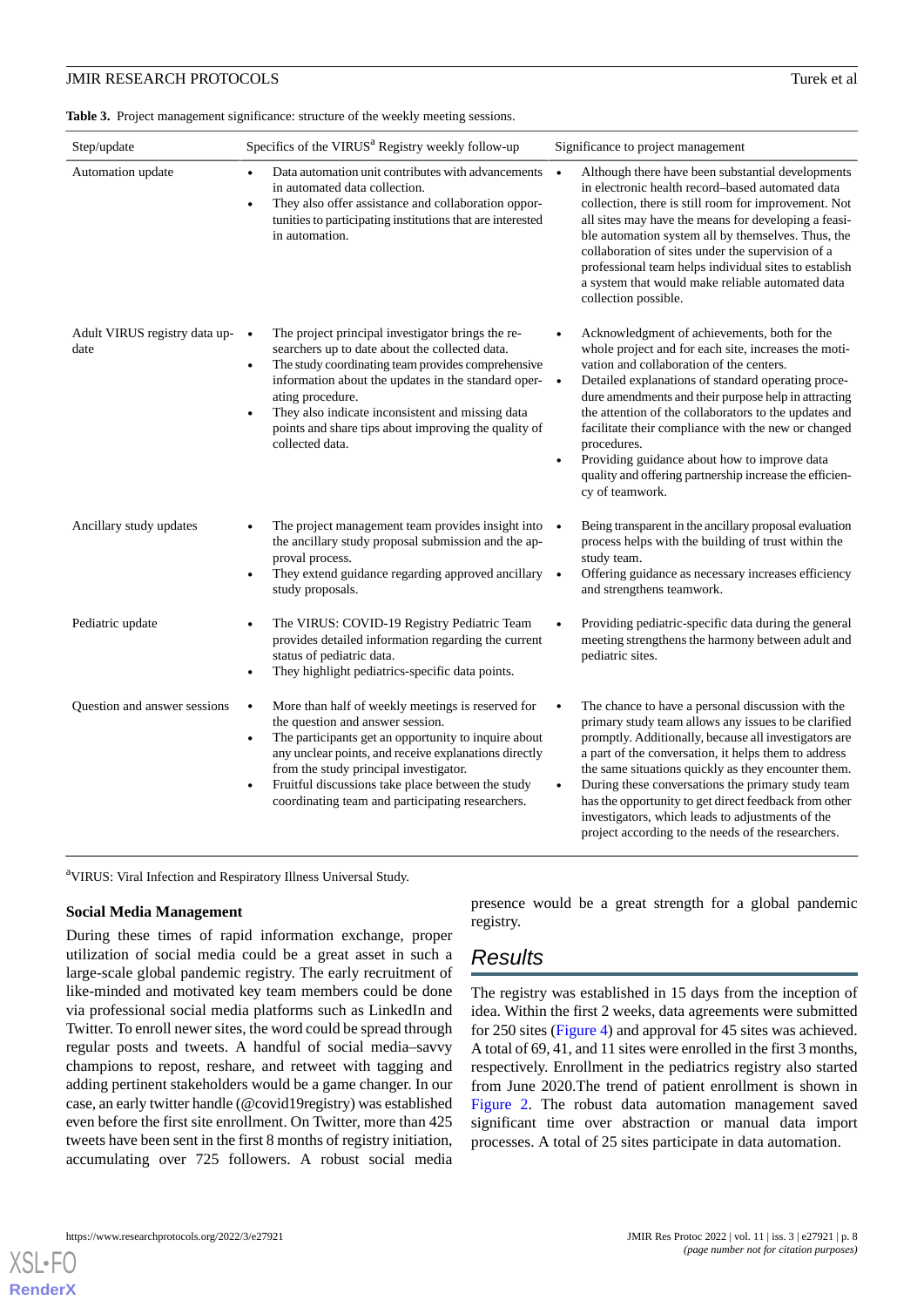<span id="page-8-0"></span>Figure 4. Active sites for the VIRUS: COVID-19 registry with the executive regional Leads.



The extensive data that are being collected within the scope of this study would help answer some fundamental questions about this new disease. In the end it will not only be useful for determining the impact of treatment strategies, but also could provide more insight into the pathogenesis. For this purpose, researchers that are involved in the study were given the opportunity to share their research questions with the core team. After a careful review, ancillary study proposals were approved to be conducted on the collected data and they are ongoing. The large database allows for further studies on observational outcomes. In addition, we periodically gathered queries related to VIRUS Registry REDCap and suggestions to improve the registry. We also updated REDCap fields accordingly in a weekly manner after acquiring the approval of the core committee. This process will also allow reconciling large amounts of data into concise targeted information summaries and reports for statistical analysis.

# *Discussion*

[XSL](http://www.w3.org/Style/XSL)•FO **[RenderX](http://www.renderx.com/)**

In times of crisis, agile project management helped health care organizations form a self-organized team to set up a global registry, which implemented clear key metrics, and fostered collaboration among sites as well as sharing of resources. It also boosted quality output and improvised changes. Project management for a global registry requires rigorous training and monitoring on a large scale. We adopted the "hub and spoke" model of team organization. This style allows for more effective communication among the teams and is more adaptable to change. Establishing scope of relevant activities and assembling governance that has the right background, knowledge, and skills

assured prompt response to barriers. Stakeholder analysis helped in forming alliance with shared understanding of objectives. The user interface of REDCap allowed for a quick initiation and formulation of data variables. It also proved to be an ideal tool for data import as 25 sites were using data automation. Its robust analytics helped in finding missing data and outliers. However, user maintenance is difficult in collaborating with other organizations. Robust project management was needed for successful launch of registry, which includes but not limited to, project plan, project charter, virtual meeting for project progression, and social media engagement. Our 5 key lessons learned were (1) preparation and anticipation of site needs, (2) regular communication with participating sites, (3) proactive data quality, (4) development of contingency plans through SOP, and (5) expressions of appreciation to participating sites on virtual meetings. This study can inform the project management implementation of future complex global registries.

Many studies in the past have provided guidance regarding trial management [\[7](#page-9-6),[18\]](#page-10-1). However, there is a lack of project management guidelines for a global registry. To our knowledge, we are the first to apply the agile project management approach to describe the conduct of a multicenter global COVID-19 registry. These results may help inform the planning of realistic clinical registry activities and set milestones for participating sites for another multicenter observational registry.

In conclusion, project management from initiation to execution with rapid availability of results in a global pandemic registry project is a herculean task. Recognizing the importance of implementing the VIRUS Registry to share best medical practices pushes the boundaries of project management and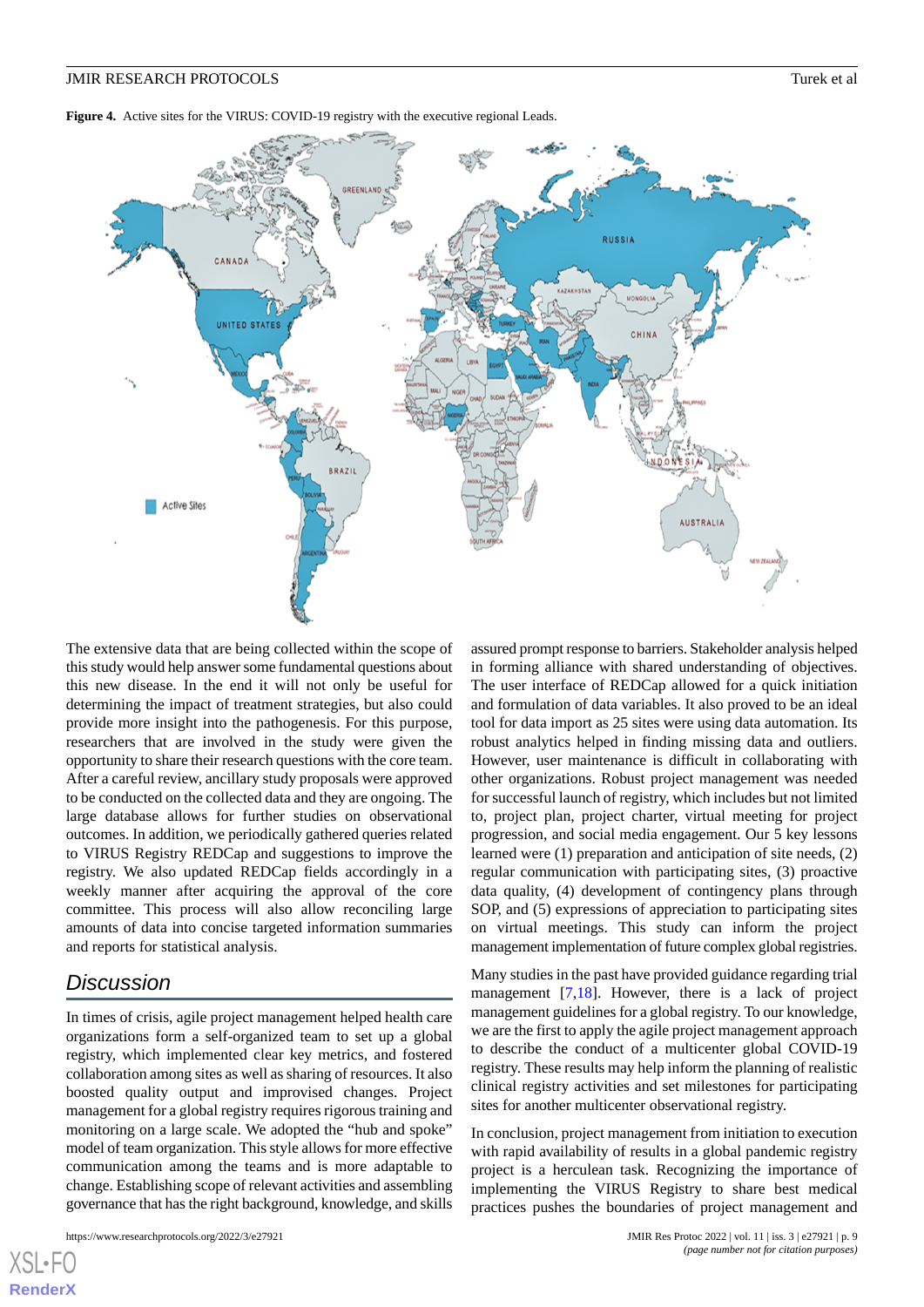challenges traditional project management methodologies (agile in our case) during rapid implementation. However, as illustrated in this protocol, it is achievable. A well-organized database that is led by a database manager is imperative to storing patient data securely and without errors. Perhaps the most important lesson we have learned is that the success of a registry of this scope depends crucially on the willingness of health care community to contribute to a joint initiative for a common good. This project will facilitate national consensus on data standardization and subsequent automation for rapid critical care trials and national registries.

# **Conflicts of Interest**

<span id="page-9-12"></span>RK is receiving grants from the Betty and Moore Foundation and Jensen & Jensen, LLC for supporting this registry. Neither of them has any role in writing, reviewing, or influencing this manuscript. Other coauthors have no conflict of interest.

# **Multimedia Appendix 1**

Global pandemic registry team organization template. [[PNG File , 449 KB-Multimedia Appendix 1](https://jmir.org/api/download?alt_name=resprot_v11i3e27921_app1.png&filename=d15c5db8817d3f592c17df0435913e14.png)]

# <span id="page-9-0"></span>**References**

- <span id="page-9-1"></span>1. Hospitals and health systems face unprecedented financial pressures due to COVID-19. American Hospital Association. 2020 May. URL: [https://www.aha.org/guidesreports/](https://www.aha.org/guidesreports/2020-05-05-hospitals-and-health-systems-face-unprecedented-financial-pressures-due) [2020-05-05-hospitals-and-health-systems-face-unprecedented-financial-pressures-due](https://www.aha.org/guidesreports/2020-05-05-hospitals-and-health-systems-face-unprecedented-financial-pressures-due) [accessed 2020-11-18]
- <span id="page-9-2"></span>2. Brosnahan SB, Jonkman AH, Kugler MC, Munger JS, Kaufman DA. COVID-19 and Respiratory System Disorders. ATVB 2020 Nov;40(11):2586-2597. [doi: [10.1161/atvbaha.120.314515](http://dx.doi.org/10.1161/atvbaha.120.314515)]
- <span id="page-9-3"></span>3. Anesi GL. COVID-19: Management of the intubated adult. In: Manaker S, Finlay G, Bloom A, editors. UpToDate. Waltham, MA: Wolters Kluwer Health; Dec 09, 2021.
- <span id="page-9-4"></span>4. Walkey AJ, Kumar VK, Harhay MO, Bolesta S, Bansal V, Gajic O, et al. The Viral Infection and Respiratory Illness Universal Study (VIRUS): An International Registry of Coronavirus 2019-Related Critical Illness. Crit Care Explor 2020 May 20;2(4):e0113 [[FREE Full text](https://journals.lww.com/ccejournal/Fulltext/2020/04000/The_Viral_Infection_and_Respiratory_Illness.26.aspx)] [doi: [10.1097/cce.0000000000000113\]](http://dx.doi.org/10.1097/cce.0000000000000113) [Medline: [32426754](http://www.ncbi.nlm.nih.gov/entrez/query.fcgi?cmd=Retrieve&db=PubMed&list_uids=32426754&dopt=Abstract)]
- <span id="page-9-5"></span>5. Walkey AJ, Sheldrick RC, Kashyap R, Kumar VK, Boman K, Bolesta S, et al. Guiding Principles for the Conduct of Observational Critical Care Research for Coronavirus Disease 2019 Pandemics and Beyond: The Society of Critical Care Medicine Discovery Viral Infection and Respiratory Illness Universal Study Registry. Crit Care Med 2020 Sep 16;48(11):e1038-e1044 [[FREE Full text](https://journals.lww.com/ccmjournal/Fulltext/2020/11000/Guiding_Principles_for_the_Conduct_of.30.aspx)] [doi: [10.1097/CCM.0000000000004572](http://dx.doi.org/10.1097/CCM.0000000000004572)] [Medline: [32932348](http://www.ncbi.nlm.nih.gov/entrez/query.fcgi?cmd=Retrieve&db=PubMed&list_uids=32932348&dopt=Abstract)]
- <span id="page-9-6"></span>6. Payne JM, France KE, Henley N, D'Antoine HA, Bartu AE, Elliott EJ, et al. Researchers' experience with project management in health and medical research: results from a post-project review. BMC Public Health 2011 Jun 04;11(1):424 [[FREE Full](https://bmcpublichealth.biomedcentral.com/articles/10.1186/1471-2458-11-424) [text](https://bmcpublichealth.biomedcentral.com/articles/10.1186/1471-2458-11-424)] [doi: [10.1186/1471-2458-11-424\]](http://dx.doi.org/10.1186/1471-2458-11-424) [Medline: [21635721\]](http://www.ncbi.nlm.nih.gov/entrez/query.fcgi?cmd=Retrieve&db=PubMed&list_uids=21635721&dopt=Abstract)
- <span id="page-9-8"></span><span id="page-9-7"></span>7. McCaskell DS, Molloy AJ, Childerhose L, Costigan FA, Reid JC, McCaughan M, et al. Project management lessons learned from the multicentre CYCLE pilot randomized controlled trial. Trials 2019 Aug 29;20(1):532 [[FREE Full text](https://trialsjournal.biomedcentral.com/articles/10.1186/s13063-019-3634-7)] [doi: [10.1186/s13063-019-3634-7\]](http://dx.doi.org/10.1186/s13063-019-3634-7) [Medline: [31455384](http://www.ncbi.nlm.nih.gov/entrez/query.fcgi?cmd=Retrieve&db=PubMed&list_uids=31455384&dopt=Abstract)]
- <span id="page-9-9"></span>8. Pisano GP. You need an innovation strategy. Harvard Business Review. Boston (MA): Harvard Business Publishing; 2015 Jun. URL: <https://hbr.org/2015/06/you-need-an-innovation-strategy> [accessed 2020-11-19]
- <span id="page-9-10"></span>9. Nyström ME, Karltun J, Keller C, Andersson Gäre B. Collaborative and partnership research for improvement of health and social services: researcher's experiences from 20 projects. Health Res Policy Sys 2018 May 31;16(1):46 [[FREE Full](https://health-policy-systems.biomedcentral.com/articles/10.1186/s12961-018-0322-0) [text](https://health-policy-systems.biomedcentral.com/articles/10.1186/s12961-018-0322-0)] [doi: [10.1186/s12961-018-0322-0\]](http://dx.doi.org/10.1186/s12961-018-0322-0) [Medline: [29843735](http://www.ncbi.nlm.nih.gov/entrez/query.fcgi?cmd=Retrieve&db=PubMed&list_uids=29843735&dopt=Abstract)]
- <span id="page-9-13"></span><span id="page-9-11"></span>10. Harris PA, Taylor R, Thielke R, Payne J, Gonzalez N, Conde JG. Research electronic data capture (REDCap)--a metadata-driven methodology and workflow process for providing translational research informatics support. J Biomed Inform 2008 Oct 22;42(2):377-381 [[FREE Full text](https://www.sciencedirect.com/science/article/pii/S1532046408001226?via%3Dihub)] [doi: [10.1016/j.jbi.2008.08.010\]](http://dx.doi.org/10.1016/j.jbi.2008.08.010) [Medline: [18929686\]](http://www.ncbi.nlm.nih.gov/entrez/query.fcgi?cmd=Retrieve&db=PubMed&list_uids=18929686&dopt=Abstract)
- <span id="page-9-14"></span>11. Map Chart. URL: <https://mapchart.net/> [accessed 2020-11-19]
- 12. Beukers MW. Project management of life-science research projects: project characteristics, challenges and training needs. Drug Discov Today 2010 Dec 08;16(3-4):93-98. [doi: [10.1016/j.drudis.2010.11.015\]](http://dx.doi.org/10.1016/j.drudis.2010.11.015) [Medline: [21134487\]](http://www.ncbi.nlm.nih.gov/entrez/query.fcgi?cmd=Retrieve&db=PubMed&list_uids=21134487&dopt=Abstract)
- <span id="page-9-15"></span>13. Kayworth T, Leidner D. The global virtual manager: a prescription for success. Eur Manag J 2000 Apr;18(2):183-194 [[FREE Full text](https://www.sciencedirect.com/science/article/pii/S0263237399000900)] [doi: [10.1016/S0263-2373\(99\)00090-0\]](http://dx.doi.org/10.1016/S0263-2373(99)00090-0)
- <span id="page-9-16"></span>14. Groysberg B, Connolly BK. The COVID two-step for leaders: protect and pivot. Harvard Business School Working Knowledge. Boston (MA): Harvard Business Publishing; 2020 Sep 10. URL: [https://hbswk.hbs.edu/item/](https://hbswk.hbs.edu/item/the-covid-two-step-for-leaders-protect-and-pivot) [the-covid-two-step-for-leaders-protect-and-pivot](https://hbswk.hbs.edu/item/the-covid-two-step-for-leaders-protect-and-pivot) [accessed 2020-11-19]
- 15. Arts DG, De Keizer NF, Scheffer GJ. Defining and improving data quality in medical registries: a literature review, case study, and generic framework. J Am Med Inform Assoc 2002 Oct 19;9(6):600-611 [[FREE Full text](https://academic.oup.com/jamia/article/9/6/600/1036696)] [doi: [10.1197/jamia.m1087](http://dx.doi.org/10.1197/jamia.m1087)] [Medline: [12386111](http://www.ncbi.nlm.nih.gov/entrez/query.fcgi?cmd=Retrieve&db=PubMed&list_uids=12386111&dopt=Abstract)]
- 16. The Society of Critical Care Medicine, Lyntek Medical Technologies. VIRUS COVID-19 Registry. Mount Prospect, IL: The Society of Critical Care Medicine; 2020 May 01. URL:<https://sccmcovid19.org/> [accessed 2020-11-19]

[XSL](http://www.w3.org/Style/XSL)•FO **[RenderX](http://www.renderx.com/)**